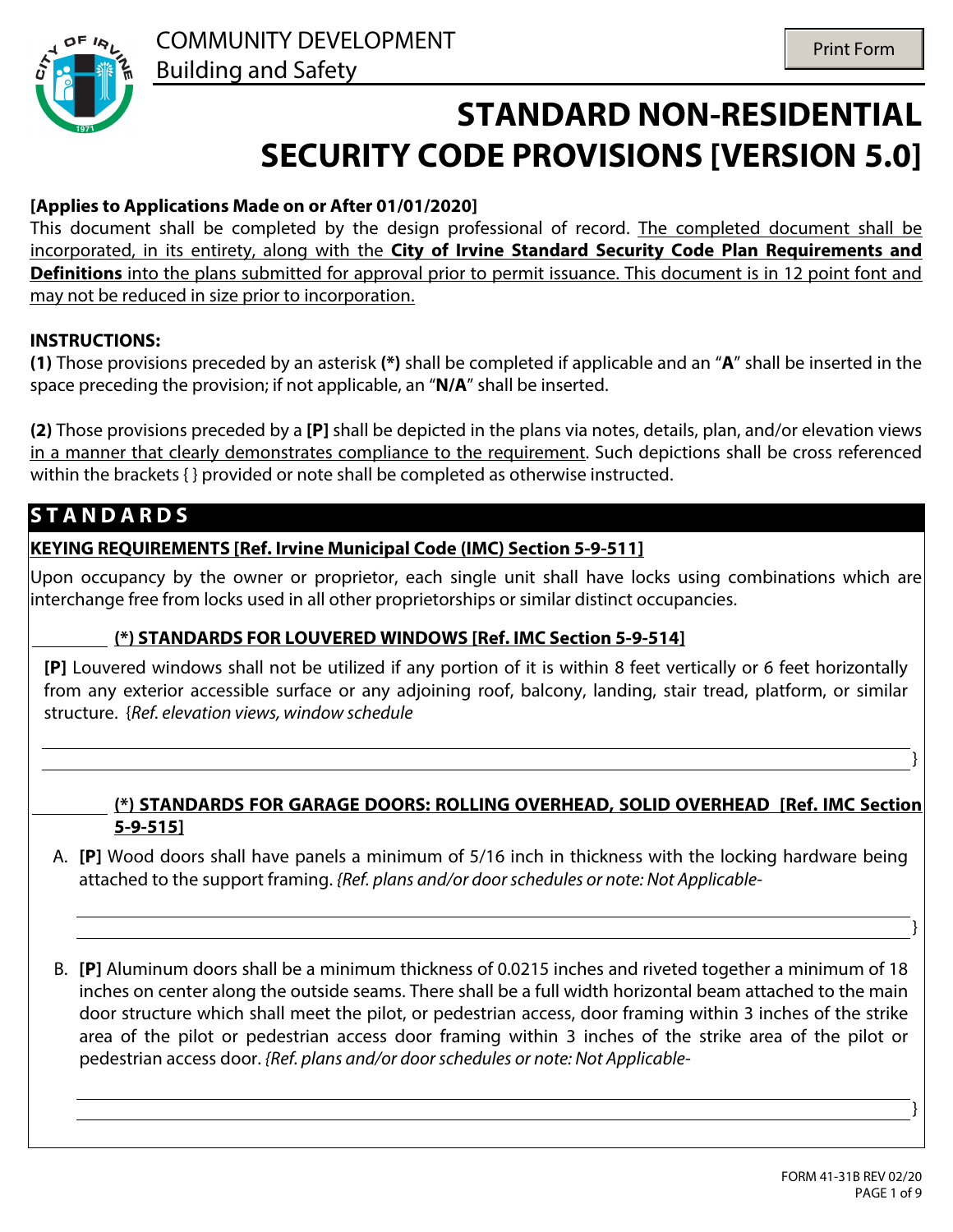- C. **[P]** Fiberglass doors shall have panels a minimum density of 6 ounces per square foot from the bottom of the door to a height of 7 feet. Panels above 7 feet shall have a density not less than 5 ounces per square foot. *{Ref. plans and/or door schedules or note: Not Applicable-*
- D. Doors utilizing a cylinder lock shall have a minimum 5 pin tumbler operation with the locking bar or bolt extending into the receiving guide a minimum of 1 inch.
- E. Doors that exceed 16 feet in width shall have 2 lock receiving points; or, if the door does not exceed 19 feet, a single bolt may be used if placed in the center of the door with the locking point located either at the floor or door frame header; or, torsion spring counterbalance-type hardware may be used.
- F. **[P]** Doors secured by electrical operation shall have a keyed-switch to open the door when in a closed position, or by a signal locking device. *{Ref. plans and applicable notes and/or details or note: Not Applicable-*
- G. Doors with slide bolt assemblies shall have frames a minimum of 0.120 inches in thickness, with a minimum bolt diameter of 1/2 inch and protrude at least 1 1/2 inches into the receiving guide. A bolt diameter of 3/8 inch may be used in a residential building. The slide bolt shall be attached to the door with non-removable bolts from the outside. Rivets shall not be used to attach slide bolt assemblies.

#### **STANDARDS FOR EXTERIOR DOORS & OPENINGS [Ref. IMC Section 5-9-517]**

- A. Exterior glass doors, wood, or metal doors with glass panels, solid wood, or metal doors, and all entrance doors to individual office suites shall be constructed or protected as follows:
	- 1. **[P]** Wood doors shall be of solid core construction with a minimum thickness of 1 3/4 inches. Wood panel doors with panels less than 1 inch thick shall be covered on the inside with a minimum 16 U.S. gauge sheet steel or its equivalent, which is to be attached with screws on minimum 6 inch centers. Hollow steel doors shall be of a minimum 16 U.S. gauge and have sufficient reinforcement to maintain the designated thickness of the door when any locking device is installed; such reinforcement being able to restrict collapsing of the door around any locking device. *{Ref. plans and/or door and window schedules-*
	- 2. **[P]** Except when double cylinder deadbolts are utilized, any glazing utilized within 40 inches of any door locking mechanism shall be constructed or protected as follows:
		- a. Fully tempered glass or rated burglary resistant glazing; or
		- b. Iron or steel grills of at least 1/8 inch material with a minimum 2 inch mesh secured on the inside of the glazing may be utilized; or
		- c. The glazing shall be covered with iron bars of at least 1/2 inch round or 1 inch by 1/4 inch flat steel material, spaced not more than 5 inches apart, secured on the inside of the glazing.
		- d. Items b. and c., above, shall not interfere with the operation of opening windows if such windows are required to be openable by the Uniform Building Code.

}

}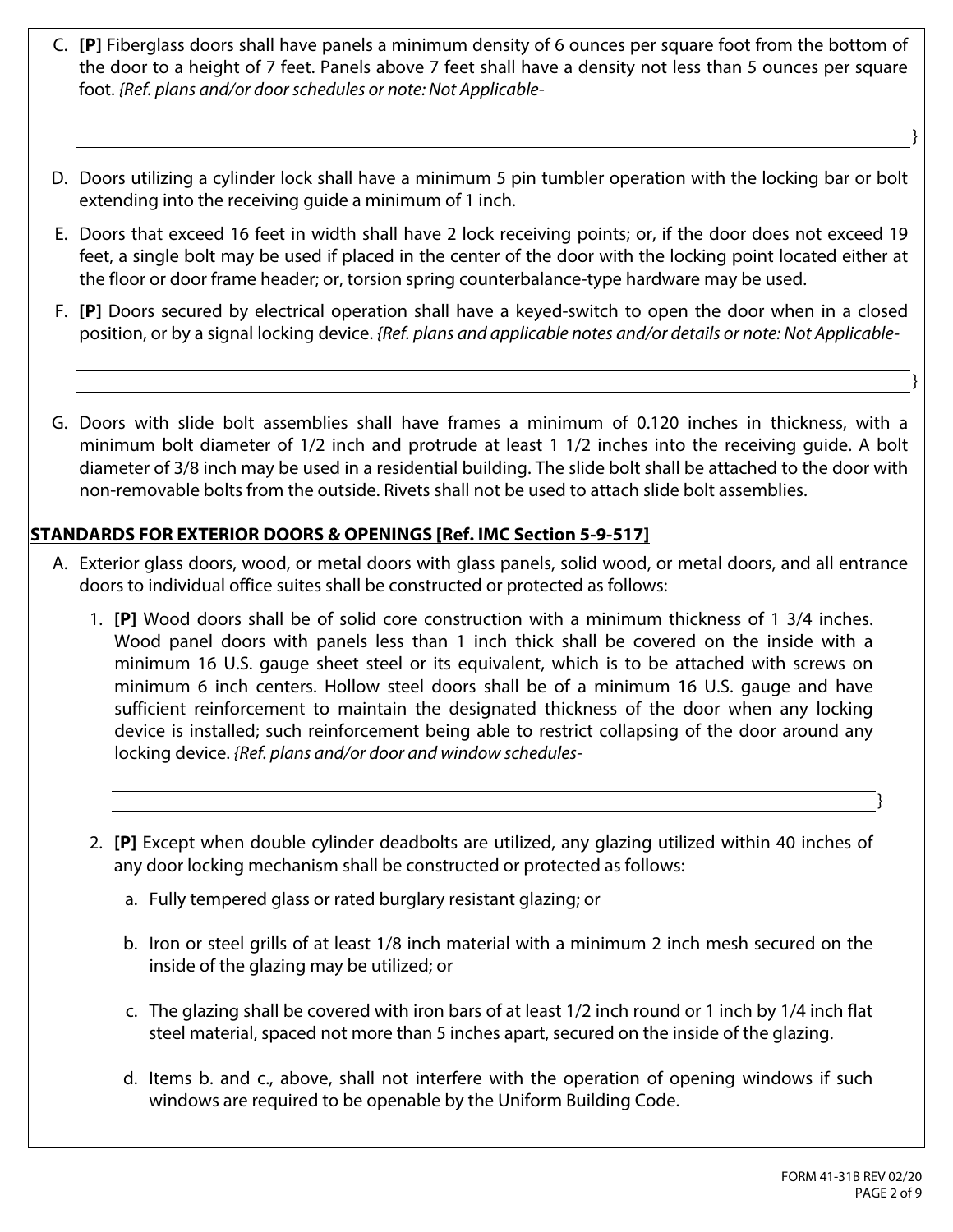*{Ref. plans and/or door and window schedules-*

- 3. Doors without mechanical locks may be secured with a magnetic locking device which shall have the minimum holding force of 1600 lbs. and a minimum 12 hour back up battery source.
- B. All swinging exterior wood and steel doors shall be equipped as follows:
	- 1. A single or double door shall be equipped with a double or single cylinder deadbolt. The bolt shall have a minimum projection of 1 inch and be constructed so as to repel a cutting tool attack. The deadbolt shall have an embedment of at least 3/4 inch into the strike receiving the projected bolt. The cylinder shall have a cylinder guard, a minimum of 5-pin tumblers, and shall be connected to the inner portion of the lock by connecting screws of at least 1/4 inch in diameter. The provisions of the preceding paragraph do not apply where (1) panic hardware is required, or (2) an equivalent device is approved by the enforcing authority.
	- 2. Double doors shall be equipped as follows:
		- a. The inactive leaf of double door(s) shall be equipped with metal flush bolts having a minimum embedment of 5/8 inch into the head and threshold of the doorframe.
		- b. Double doors shall have an astragal constructed of steel a minimum of 1/8 inch thick, which will cover the opening between the doors. The astragal shall be a minimum of 2 inches wide, and extend a minimum of 1 inch beyond the edge of the door to which it is attached. The astragal shall be attached to the outside of the active door by means of welding or with nonremovable bolts spaced apart on not more than 10 inches centers. (The door to which such an astragal is attached must be determined by the fire safety codes adopted by the enforcing authority.)
- C. Aluminum frame swinging doors shall be equipped as follows:
	- 1. The jamb on all aluminum frame swinging doors shall be so constructed or protected to withstand 1,600 pounds of pressure in both a vertical distance of 3 inches and a horizontal distance of 1 inch each side of the strike, so as to prevent violation of the strike.
	- 2. A single or double door shall be equipped with a double cylinder deadbolt with a bolt projection exceeding 1 inch or a hook-shaped or expanding deadbolt that engages the strike sufficiently to prevent spreading. The deadbolt lock shall have a minimum of 5-pin tumblers and a cylinder guard.
- D. Panic hardware, whenever required by the Building Code shall be installed as follows:
	- 1. Panic hardware shall contain a minimum of 2 locking points on each door; or
	- 2. On single doors, panic hardware may have 1 locking point, which is not to be located at either the top or bottom rails of the doorframe. The door shall have an astragal constructed of steel 1/8 inch thick, which shall be attached with nonremovable bolts to the outside of the door. The astragal shall extend a minimum of 6 inches vertically above and below the latch of the panic hardware. The astragal shall be a minimum of 2 inches wide and extend a minimum of 1 inch beyond the edge of the door to which it is attached.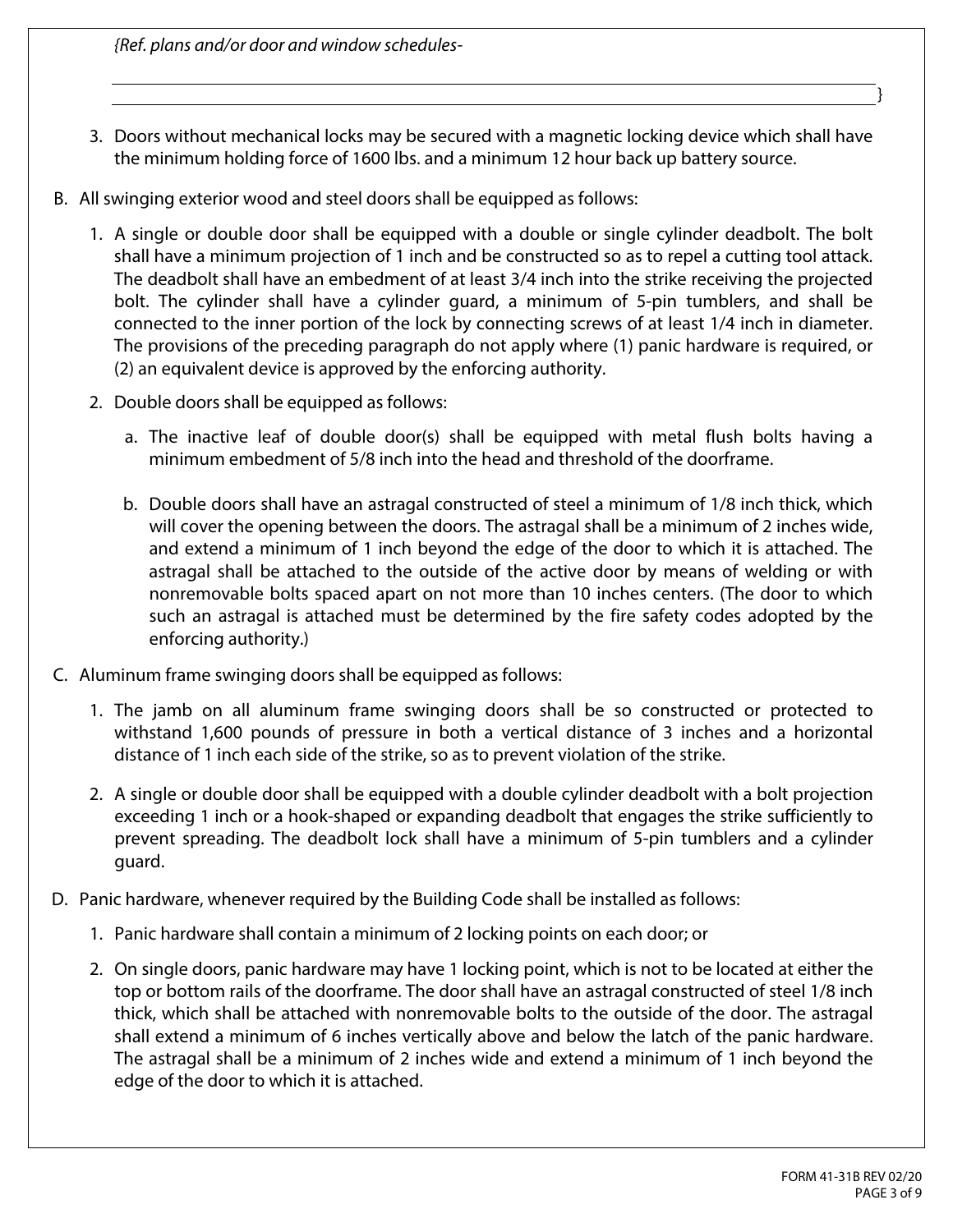- 3. Double doors containing panic hardware shall have an astragal attached to the doors at their meeting point, which will close the opening between them, but not interfere with the operation of either door.
- E. Horizontal sliding doors shall be equipped with a metal guide track at top and bottom, and a cylinder lock and/or padlock with a hardened steel shackle which locks at both heel and toe, and a minimum 5-pin tumbler operation with nonremovable key when in an unlocked position. The bottom track shall be so designed that the door cannot be lifted from the track when the door is in a locked position.
- F. In office buildings (multiple occupancy), all entrance doors to individual office suites shall meet the construction and locking requirements for exterior doors.
- G. Glazing shall be deemed accessible, if any portion of it is within 40 inches of any door locking mechanism, and shall be constructed of either two part laminated glazing with a 0.60 .0060 inch inner layer or burglary resistant glazing.

*Exception:* Glass doors at least 1/2 inch thick and greater than 2880 square inches.

## **(\*) STANDARDS FOR ROOF OPENINGS [Ref. IMC Section 5-9-517]**

**[P]** Roof openings shall be protected as follows if the roof is accessible via an exterior ladder or the roof is less than 20 feet from ground level or if any portion of it is within 12 feet vertically or 6 feet horizontally from any exterior accessible surface or any adjoining roof, balcony, landing, stair tread, or similar structure:

A. All skylights on the roof of any building used for business purposes shall be provided with:

- 1. Rated burglary-resistant glazing; or
- 2. Iron bars of at least 1/2 inch round or 1 by 1/4 inch flat steel material under the skylight and securely fastened; or
- 3. A steel grill of at least 1/8 inch material with a maximum 2 inch mesh under the skylight and securely fastened.
- B. All hatchway openings on the roof of any building or premises used for business purposes shall be secured as follows:
	- 1. If the hatchway is of wooden material, it shall be covered on the inside with at least 16 U.S. gauge sheet metal, or its equivalent, attached with screws.
	- 2. The hatchway shall be secured from the inside with a slide bar or slide bolts.
	- 3. Outside hinges on all hatchway openings shall be provided with nonremovable pins when using pin-type hinges. *{Ref. plans and details-*

## **(\*) STANDARDS FOR EXTERIOR LADDERS [Ref. IMC Section 5-9-517]**

**[P]** Exterior mounted ladders are prohibited except:

A. Ladders with a minimum 1/8 inch thick steel plate, securely attached to the ladder edge on each side and extending to within 2 inches of the wall for a height of 10 feet above ground level. A door or cover shall be securely attached to the front of the ladder and be constructed of a minimum 1/8 inch steel, extending from ground level to at least 10 feet high. The ladder door shall have nonremovable hinge pins and be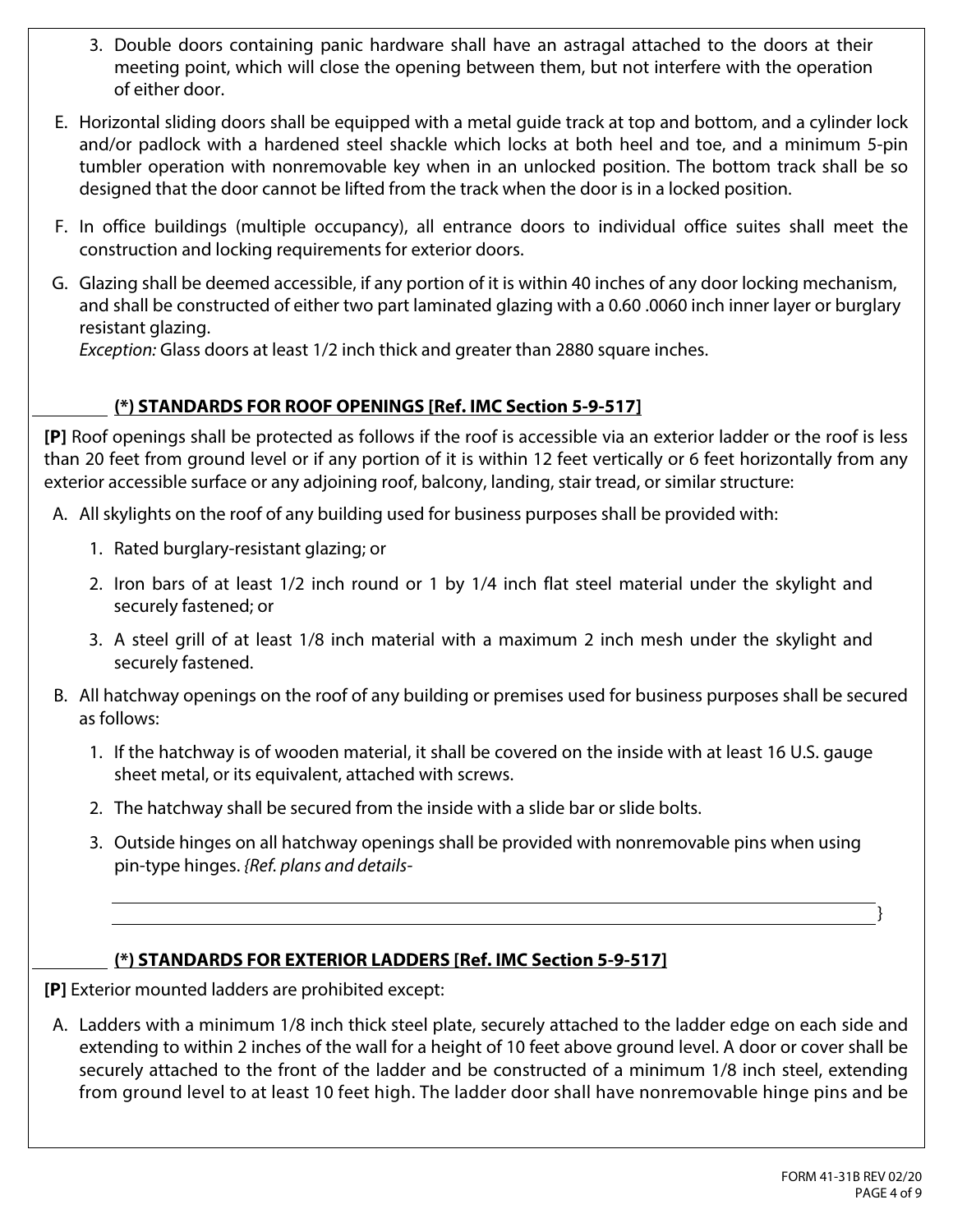locked tight against the side wall by a locking mechanism with a minimum 5-pin tumbler operation, and attached with nonremovable bolts from the exterior; or

B. Ladders beginning a height of 10 feet above ground. *{Ref. plans, elevations, and applicable notes and/or details-*

## **EXTERIOR PHONE PANELS ARE PROHIBITED [Ref. IMC Section 5-9-517]**

#### **STANDARDS FOR LIGHTING [Ref. IMC Section 5-9-517]**

Note: Performance standards are contained herein for reference. Compliance shall be demonstrated in photometric study preceding plan check approval.

Buildings, open parking lots, walkways, and accesses thereto shall conform to the following light standards and be arranged in such a way so as to conform to California Green Building Standards Code Section 5.106.5.2 and Zoning Code Section 3-16-1 which require that direct rays be confined to the site and that adjoining properties are protected from glare such that at 15 feet beyond site boundaries illumination is less than 0.01 horizontal footcandles.

- A. **[P]** All types of exterior doors shall be illuminated with an exterior light fixture, during the hours of darkness, with a minimum maintained 1 foot-candle of light, measured within a 5 foot radius on each side of the door at ground level. The light source shall be controlled by a photocell device or a timeclock with an astronomic clock feature and capable of operating during a power outage. *{Ref. plans, elevations, and applicable notes and/or details-*
- B. Recessed areas of buildings or fences, which have a minimum depth of 2 feet, a minimum height of 5 feet, and do not exceed 6 feet in width and are capable of human concealment, shall be illuminated with a minimum maintained 0.25 foot-candles of light at ground level during the hours of darkness. This requirement applies to defined recessed areas which are within 6 feet of the edge of a designated walking surface with an unobstructed pathway to it, not hindered by walls or hedge row landscaping a minimum of 2 feet in height.
- C. Stairways shall be illuminated with a minimum maintained 1 foot-candle of light on all landings and stair treads, during the hours of operation, including 1 hour thereafter.
- D. All interior or exterior corridors, passageways, and walkways in any hotel, motel, or inn shall be illuminated at all times with a minimum maintained 1 foot-candle of light on the walking surface.
- E. All exterior pedestrian walkways, interior common corridors, and open parking lots shall be illuminated with a minimum maintained 1 foot-candle of light on the walking, parking, or driving surface during the hours of operation and 1 hour thereafter.
- F. **[P]** For buildings required to have 2 or more exits, lighting for landings shall be on an emergency power system consisting of storage batteries or an onsite generator capable of providing power for 90 minutes, installed as required by California Building Code Section 1006.3 *{Ref. plans, elevations, and applicable notes and/or details or note: This provision is not applicable-*

}

}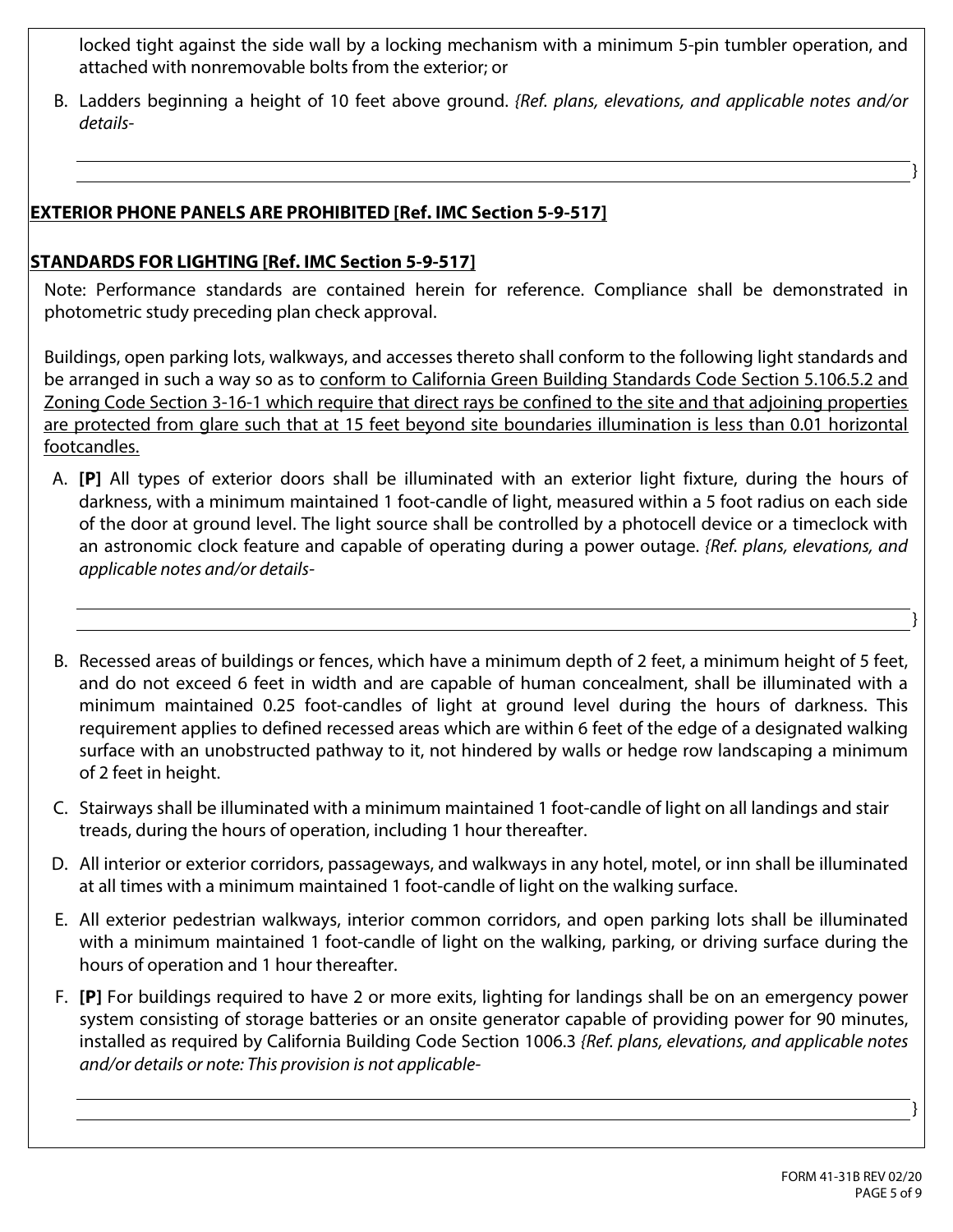- G. The light source utilized to comply with this section to meet parking and drive surface lighting shall have a rated average bulb life of not less than 12,000 hours.
- H. Light fixtures for open parking lots may utilize motion sensing devices to raise and lower the light levels based upon the presence of vehicles or people. The light level shall not be less than minimum maintained .25 foot-candles of light at ground level when not occupied. The motion sensing device shall only be used after business hours and shall be adjusted to sense and activate light when a vehicle or person is within 24 feet of the fixture. Areas within a 50 foot radius of an elevator lobby/doors and stairways shall not fall below the required minimum maintained 1.0 foot-candles of light.
- I. **[P]** Accessible luminaires utilized to meet the requirements of this section have fully enclosed vandal resistant light fixtures and be not less than 3 feet in height from ground level when used to illuminate walkways and a minimum of 8 feet in height from ground level when illuminating surfaces associated with vehicles. Light fixtures shall be deemed accessible if mounted within 15 feet vertically or 6 feet horizontally from any accessible surface or any adjoining roof, balcony, landing, stair tread, platform, or similar structure. *{Ref. plans, elevations, and applicable notes and/or details or note: This provision is not applicable-*
- J. **[P]** See plan sheet *{Ref. plans or note: This provision is not applicable-*

showing buildings, parking area, walkways, detailed landscaping with tree legend (if pole lights are used) and shrub legend (if bollards are used), fixture schedule, mounting height, lighting ratio, and a point-bypoint photometric calculation of the required light levels. If parking lot is equipped with an occupancy sensor, then a point-by-point photometric calculation is required to show it meets the required minimum level of light. Foot-candles shall be measured at grade on a horizontal plane and conform to a uniformity ratio of 6:1 average/minimum. Landscaping shall not be planted so as to obscure required light levels and with light fixtures exceeding 8 feet in height installed at lease 2 feet from a tree's canopy at 70 percent maturity. Private street, alley, and Fire Department required roadways designed for use in emergency only situations shall be illuminated using the same standards as established for public thoroughfares.

## **STANDARDS FOR ADDRESSING [Ref. IMC Section 5-9-517]**

 Ī

**[P]** Buildings shall display a street address number conforming to the following specifications:

- A. Numerals shall be mounted on the wall, no higher than 30 feet, and face the street on which the building is addressed. Numerals are to be clearly visible from this same street and not obscured by building landscaping at full maturity. Addressing shall be of a color contrasting to the background to which they are affixed. Method of attachment shall not include the use of two-sided tape or any material not resistant to weather conditions. *{Ref. plans, elevations, and applicable notes and/or details -*
- B. Where distance or intervening obstructions impair visibility from the street, addressing shall be mounted on all buildings so as to be visible from the drive aisles and walkways internal to the site, and each such address, or an encompassing range of addresses, shall be displayed on monument signs visible from each site entrance from all approaching directions. In such cases, directional wayfinding signs shall be designed per item E. below.

}

}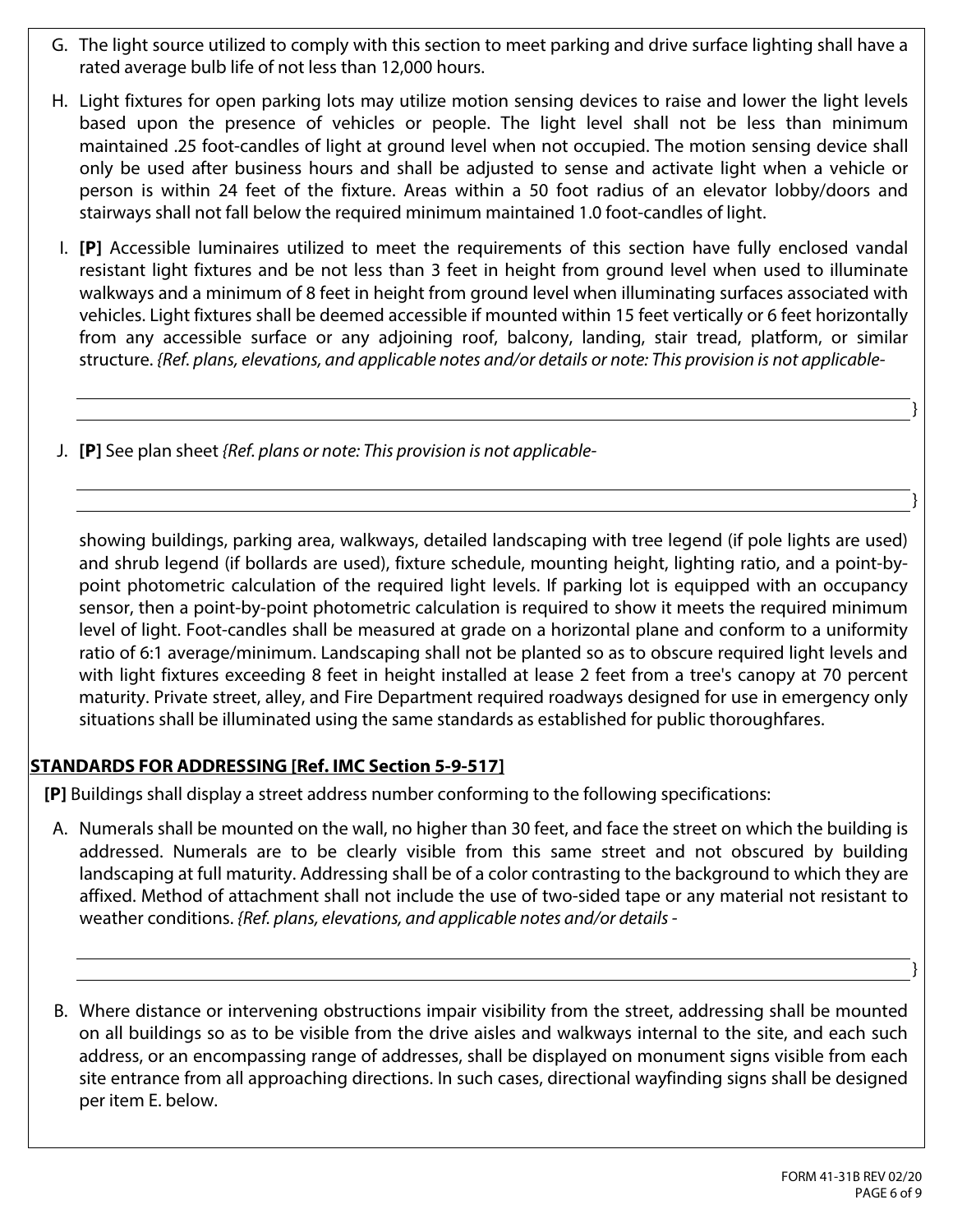*{Ref. plans, elevations, and applicable notes and/or details or note: This provision is not applicable-*

- C. Numerals shall be no less than 6 inches in height if located less than 100 feet from the center line of the addressed street, or 12 inches in height if placed further than 100 feet from the center line of the addressed street. The numerals shall be in a Sans Serif font with a stroke weight of medium to bold, or an approved equivalent font which is clearly legible, and illuminated during the hours of darkness with a minimum of 2 foot-candles of light on the numbers, using a light source provided with an uninterruptible A.C. power source or controlled only by a photoelectric device, which may be the common area site lighting. *{Ref. plans, elevations, and applicable notes and/or details or note: This provision is not applicable-*
- D. The rear doors and public entrances of all buildings shall have address numbers not less than 6 inches in height, using a Sans Serif font with a stroke weight of medium to bold, or an approved equivalent font which is clearly legible, and be of a color contrasting to the background to which they are affixed. Method of attachment shall not include the use of two-sided tape or any material not resistant to weather conditions. *{Ref. plans, elevations, and applicable notes and/or details or note: This provision is not applicable-*
- E. For sites having multiple buildings for which addressing mounted on building is not clearly visible from the street, or for which drive aisles diverge from a site entrance in a manner such that the direct route to each building is not obvious, vehicle directional signs shall be provided. Vehicle direction signage from the point of site entry to each building entrance shall display building addresses or unit number range, and be located at all turning points along the route to a building entrance. Bottom of the address numbers on the sign copy shall be no less than two feet from ground level and not obstructed by landscaping at full maturity or parked cars. Numerals shall be at least 4 inches in height using a Sans Serif font with a stroke weight of medium to bold or an approved equivalent font which is clearly legible. *{Ref. plans, elevations, and applicable notes and/or details or note: This provision is not applicable-*
- F. Buildings, except parking structures, with a total square footage of at least 10,000 square feet shall have rooftop numbers placed parallel to the addressed street, screened from public view and only visible from the air. The numerals are to be white, block lettered, constructed of weather resistant material, and placed against a black background. Address numbers are to be a minimum of 4 feet in height and 18 inches wide. When more than one street address is assigned to a building, the beginning and ending address numbers are to be placed on the rooftop, at opposite ends of the building, reflecting the approximate location of these addresses. Exceptions:
	- 1. For buildings having white roofing, black lettering shall be used in lieu of white lettering.
	- 2. Buildings providing addressing for a helipad as specified in the California Building Code.

*{Ref. plans, elevations, and applicable notes and/or details or note: This provision is not applicable-*

}

}

}

}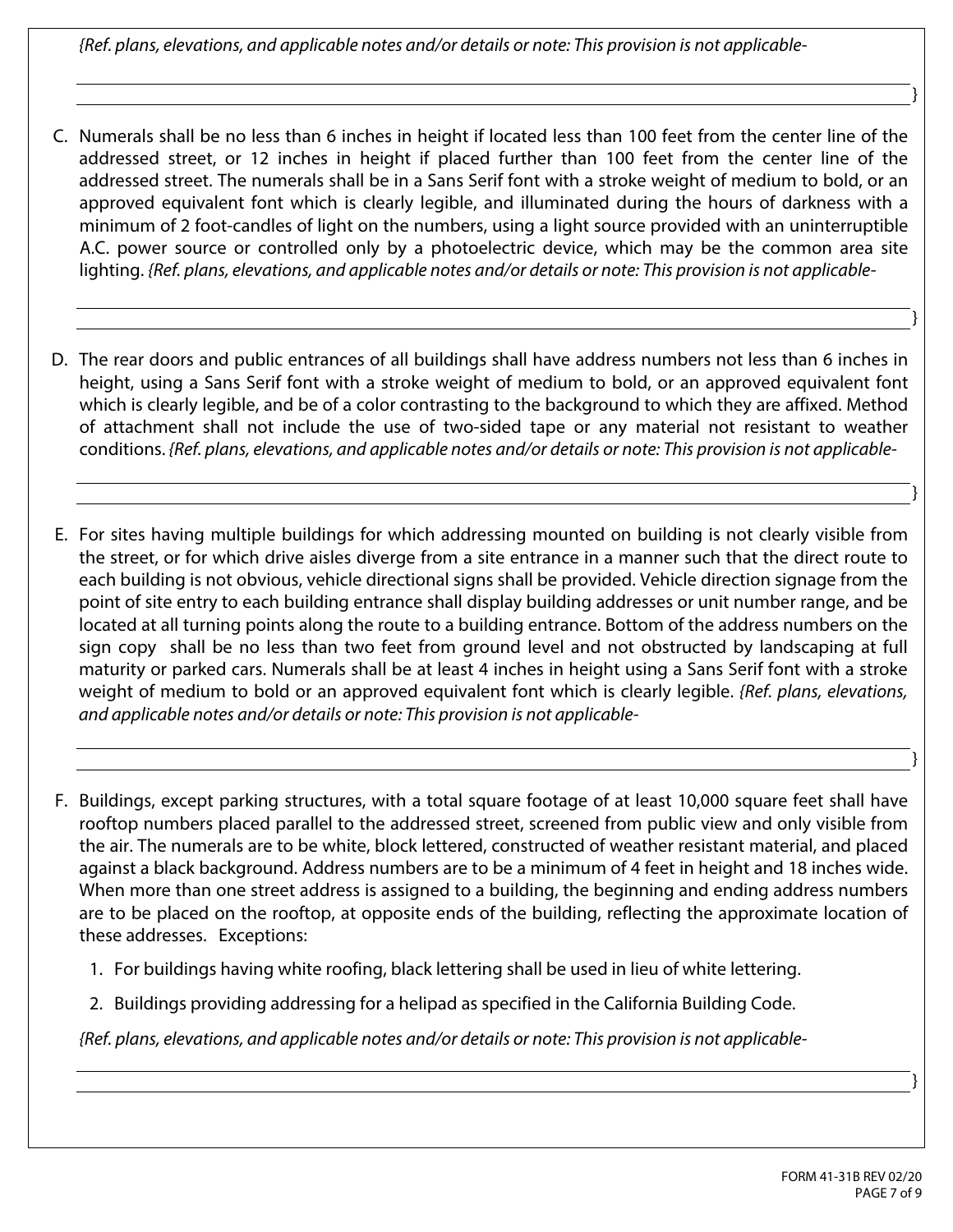- G. For sites having more than three separately addressed buildings with a common area sidewalk connecting each building, and the primary building entrances are not visible from the street or parking lot, pedestrian directional signage shall be provided. Signs shall be posted at all decision-making points, including walkway entrances and intersections. Bottom of the address numbers on the sign copy shall be no less than two feet from ground level and not obstructed by landscaping at full maturity. Numerals shall be at least three inches in height using a Sans Serif font with a stroke weight of medium to bold, or an approved equivalent font which is clearly legible.
- H. A Wayfinding Plan shall be developed indicating the following:
	- a. Location and wording of directional signage for vehicles and pedestrians;
	- b. Location of building address numbers;
	- c. Landscaping details for areas near any signage or address numbers, including elevation showing trees near exterior address numbers;
	- d. Required lighting level on address numbers.

The plan shall include design drawings or exhibits that clearly illustrate the intent of the Wayfinding Plan. *{Ref. plans, elevations, and applicable notes and/or details or note: This provision is not applicable-*

## **(\*) STANDARDS FOR ELEVATOR [Ref. IMC Section 5-9-517]**

Elevators shall be designed as follows:

- A. Elevator cabs, the interiors of which are not completely visible when the door is open from a point centered on and 36 inches away from the door, shall have shatter resistant mirrors or other equally reflective material so placed as to make visible the entire elevator cab from this point. The elevator cab shall be illuminated at all times with a minimum maintained 2 foot-candles of light at floor level. *{Ref. plans, elevations, and applicable notes and/or details or note: This provision is not applicable as interior is completely visible per specification above-*
- B. Elevator emergency stop buttons shall be so installed and connected as to activate the elevator alarm when utilized.

## **(\*) EMERGENCY ACCESS [Ref. IMC Section 5-9-519]**

Private roads and parking areas or parking facilities when controlled by unmanned automated parking gates shall provide for police emergency access utilizing an approved radio controlled entry system and approved key switch device to be installed and designed as follows:

A. **[P]** The key switch control shall be installed at a height of 42 inches from finished driveway grade and a minimum of 15 feet from the entry/exit gate, and be located on the driver's side of the road or driveway. The key switch is to be accessible in such a manner as to not require a person to exit their vehicle to reach it; nor to require any back-up movements in order to enter/exit the gate. The key switch may be installed within a visitor telephone/intercom call box if meeting the above criteria. The control housing shall consist of heavy gauge metal, and be vandal- and weather-resistant and be mounted on a substantial structure such as a steel post, concrete, or masonry pedestal.

}